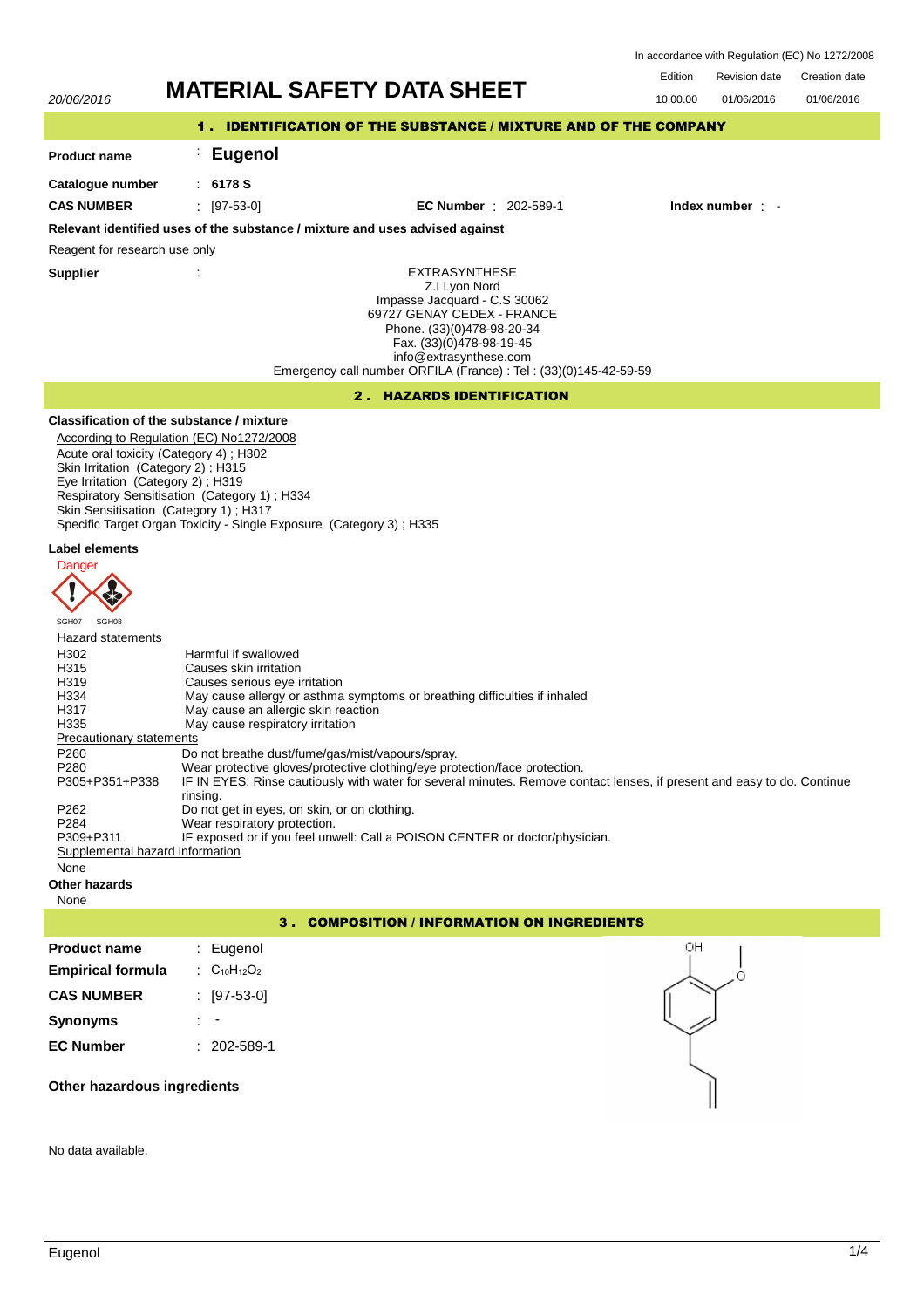#### 4 . FIRST AID MEASURES

# **Inhalation**

In case of inhalation, move the victim to fresh air. If breathing is difficult, put the victim on oxygen. If breathing stops, carry out artificial respiration.

# **In case of skin contact**

Wash thoroughly with water and soap.

### **In case of eye contact**

Rinse well with plenty of water for at least 15 minutes.

#### **Ingestion**

Do not make an unconscious person vomit or swallow anything. Rinse the mouth thoroughly with water.

5 . FIRE-FIGHTING MEASURES

# **Extinguishing media**

Carbon dioxide, dry powder.

#### **Special hazards arising from the substance**

Harmful/toxic vapours, carbon oxides may be released during the fire.

# **Advise for fire-fighters**

Wear an autonomous breathing apparatus and suitable protection clothing against chemical agents.

# 6 . ACCIDENTAL RELEASE MEASURES

# **Personal precautions**

Use personal protective equipment. Evacuate the personnel from the contaminated zone. Ensure adequate ventilation.

# **Environnemental precautions**

Keeping away from drains, surface and ground waters.

#### **Methods and materials for containment and cleaning up**

Clean up without creating dust and place in adapted and sealed containers for elimination. Wash the contaminated aera with water and soap. Confine washing water and dispose of it complying with the local regulations. After cleaning, quickly eliminate traces of water with a product absorbing liquids (for example : sand, sawdust, universal binder, Kieselguhr).

# 7 . HANDLING AND STORAGE

#### **Precautions for safe handling**

Avoid formation of dust. Avoid contact with skin and eyes. During handling, wear suitable personal protective equipment (see section 8). Follow the normal measures for preventive fire protection.

#### **Specific handling**

No data available.

# **Specific end use(s)**

No data available

#### **Conditions for safe storage, including any incompatibilities**

Store in a cool well-ventilated place. Keep container tightly closed in a dry place away from light.

#### Store at <- 15°C

8 . EXPOSURE CONTROL/PERSONAL PROTECTION

# **Respiratory protection**

Wear imperatively an appropriated mask/respirator, tested and approved by standards such as NIOSH (US) or CEN (EU).

# **Hand protection**

Handle with protective gloves. The selected gloves have to satisfy the specifications of EU Directive 89/686/EEC and the standard EN 374 derived from it.

### **Eye protection**

Wear safety glasses.

#### **Skin protection**

Wear suitable protective clothing according to the quantity and the level of activity of the substance at the workplace.

# 9 . PHYSICAL AND CHEMICAL PROPERTIES

#### **Information on basic physical and chemical properties**

| Physical state            | : Liquid                  |
|---------------------------|---------------------------|
| Color                     | : No data available.      |
| Solubility in             | : Ethyl alcohol (Soluble) |
| Melting point             | : No data available.      |
| рH                        | : No data available.      |
| Auto-ignition temperature | : No data available.      |
| Decomposition temperature | : No data available.      |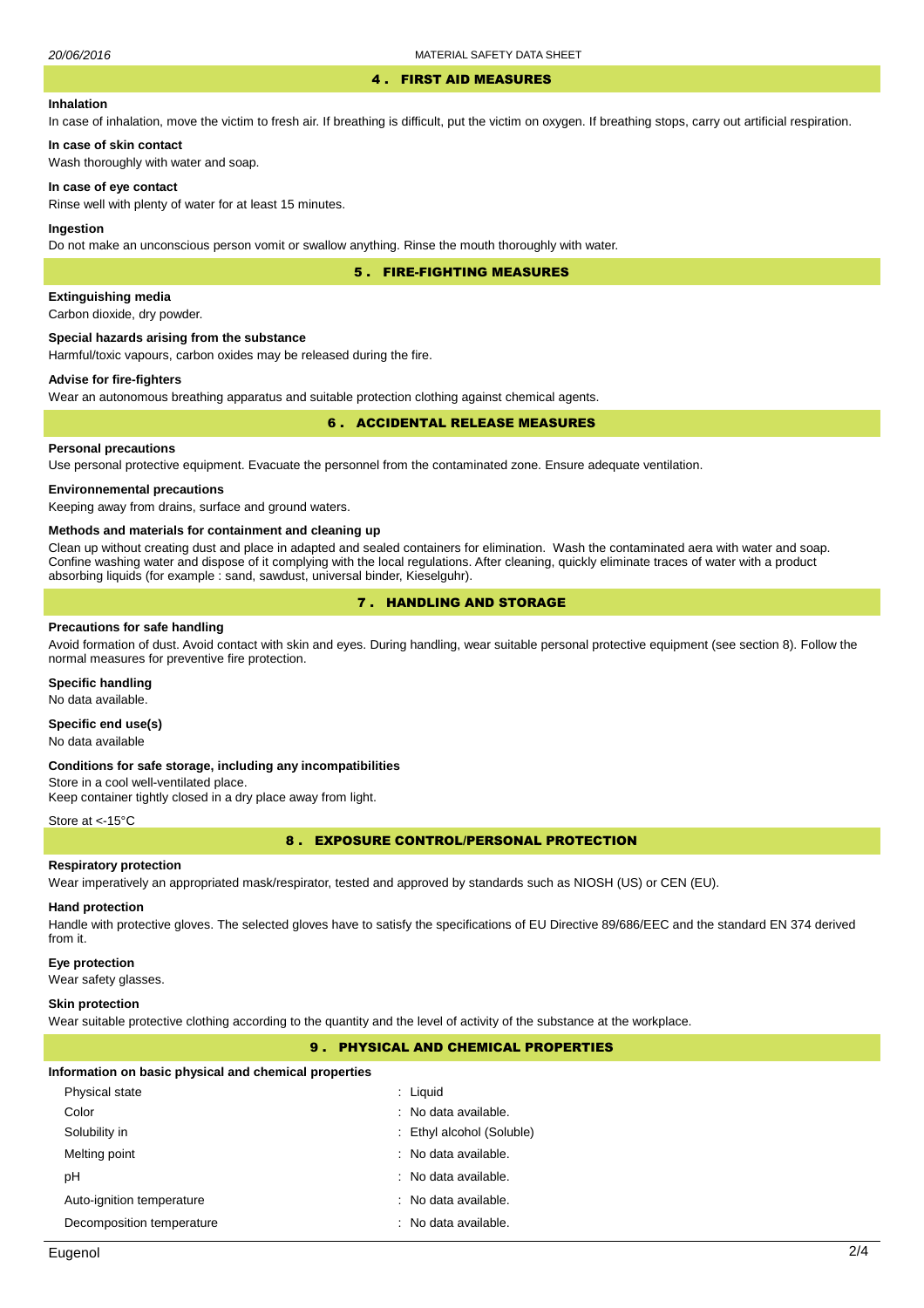| Viscosity                              | No data available. |
|----------------------------------------|--------------------|
| Initial boiling point                  | $: 248^{\circ}$ C  |
| Flash point                            | $: 104^{\circ}$ C  |
| Partition coefficient: n-octanol/water | : Log Kow : 2,7    |

# **Other information**

# No data available

# 10 . STABILITY AND REACTIVITY

# **Reactivity**

No data available.

### **Chemical stability**

Stable under recommanded storage conditions.

# **Possibility of hazardous reactions**

No hazardous reactions during storage and handling complying with the instructions.

**Conditions to avoid**

No data available.

### **Incompatible materials**

No data available.

#### **Hazardous decomposition products**

No hazardous decomposition products if the instructions for handling and storage are respected. During high overheating of the substance or during a fire, hazardous decomposition products may be produced.

11 . TOXICOLOGICAL INFORMATION

#### **Acute oral toxicity**

Rat, Dose : 1930 mg/kg Result : LD50, (RTECS),

# **Acute dermal toxicity**

No data available.

#### **Acute inhalation toxicity**

No data available.

#### **Skin Corrosion**

No data available.

#### **Skin Irritation**

No data available.

### **Serious Eye Damage**

No data available.

#### **Eye Irritation**

No data available.

# **Respiratory Sensitisation**

No data available.

### **Skin Sensitisation**

No data available.

# **Germ Cell Mutagenicity**

No data available.

# **Carcinogenictiy**

No data available.

# **Reproductive Toxicity**

No data available.

# **Specific Target Organ Toxicity - Single Exposure**

No data available.

# **Specific Target Organ Toxicity - Repeated Exposure**

No data available.

# **Aspiration Hazard**

No data available.